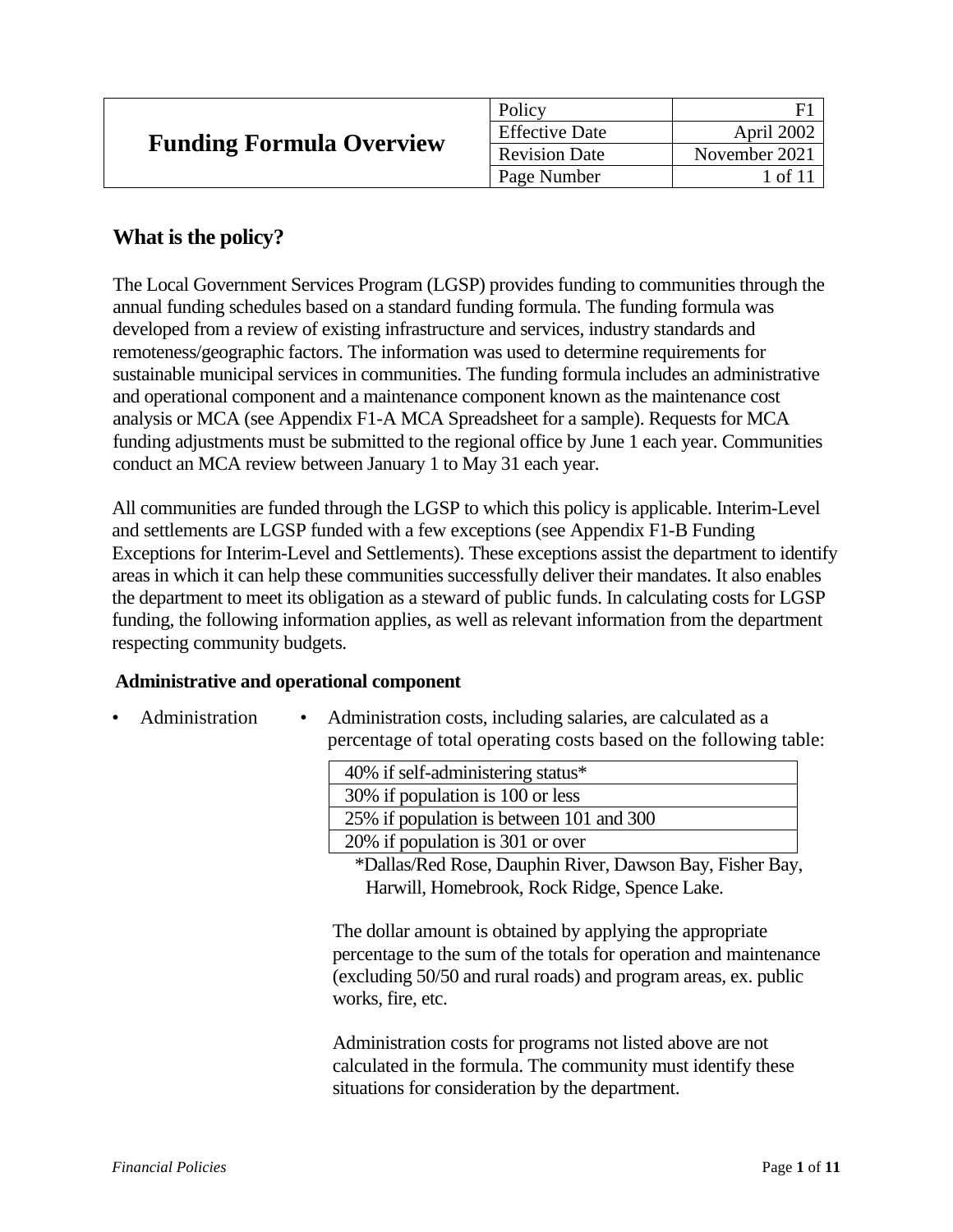• Cost for administrative staff development and remoteness allowance (if eligible) are calculated separately and added where approved. • The department funds an honorarium supplement based on the regulation rate increases approved in 2001 and 2007 (see Appendix Fl-C Honorarium Supplement). • An administrative supplement for incorporation in the amount of \$10,000 is provided to incorporated communities. If the population is less than 100, the amount provided is \$5,000. • The department funds an administrative wage supplement based on the salary rate increases (see Policy F9 Community Employees). Public Works • Funding for public works salaries are identified separately from the MCA component and calculated at the salary rate for that category for the approved number of employees (person years) which is determined from the MCA spreadsheet rounded to the nearest 0.5. Where person years are equal to one, a salary supplemental amount is included to cover a backup operator for one month at 160 hours at \$20.99 per hour plus 15 per cent employer costs. Where person years are equal to 0.5, then 50 per cent of the amount is funded. • Person years is not rounded for settlements and the following communities: Dallas/Red Rose, Dauphin River, Dawson Bay, Fisher Bay, Harwill, Homebrook, Rock Ridge and Spence Lake. A rate of \$18.262 per hour is applied for contract labour. • The department funds a water and wastewater certification/training supplement based on the type of water and wastewater treatment and water distribution and wastewater collection in the community (see Appendix Fl-D Water and Wastewater Schedule). • Where the council provides a service, but does not have employees for the maintenance of that service, casual or contract costs may be permitted under LGSP funding. Additional person years will not be included. • The council is encouraged to identify situations that may not appear to fit these rules and discuss with the department. **Environmental Services** • Most communities include person years for environmental services under public works.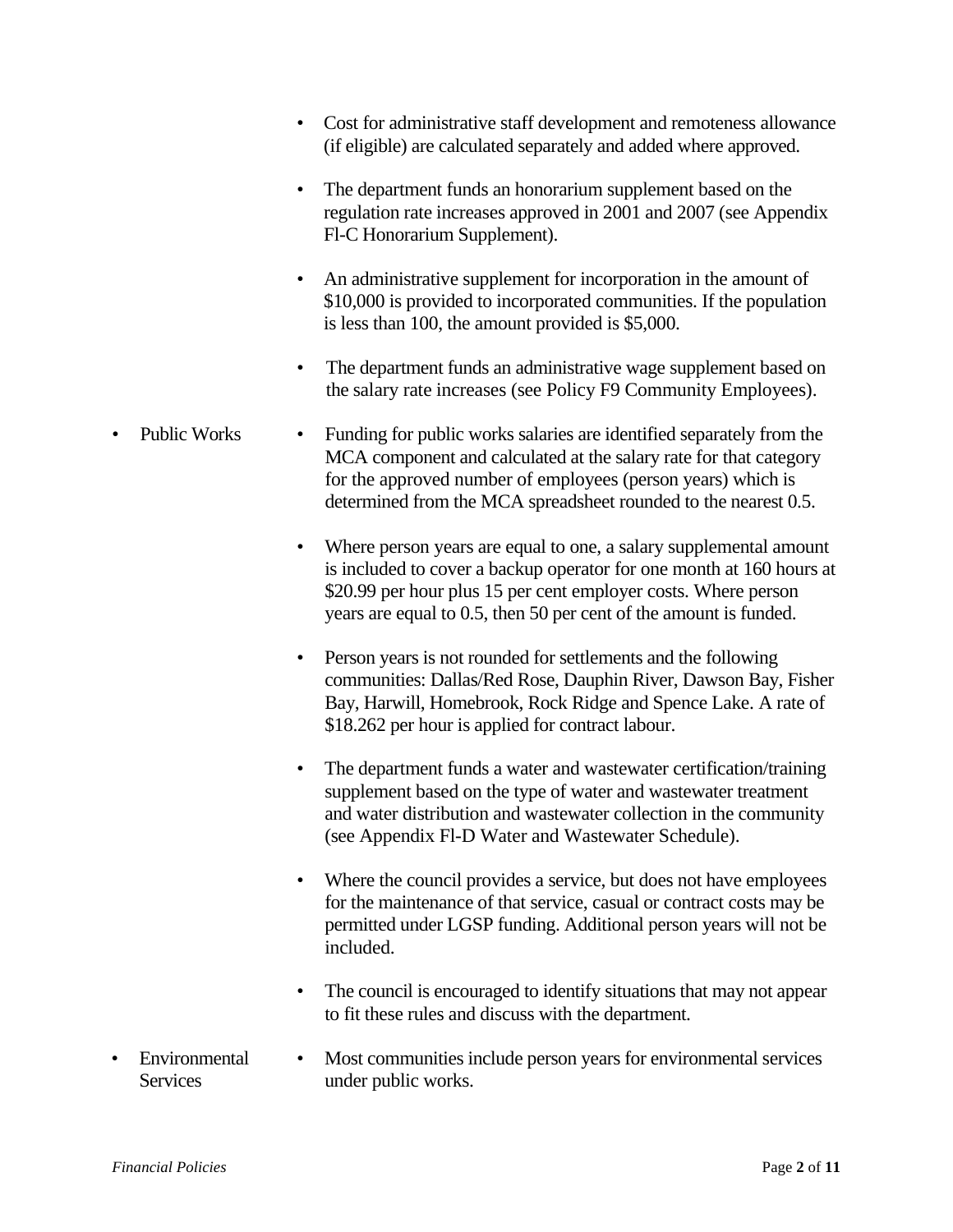• Protective **Services** 

### Community Safety Officer

• Communities eligible for the community safety officer program (see Appendix F1-E Communities Funded for Community Safety Officer) are allocated a salary amount according to the salary rate (see Policy F9 Community Employees) and equipment allocation of \$l,000.

## Fire Protection

- Funding for local fire training is based on the following response groups (see Appendix F1-F Fire Program Response Groups):
	- **Public Education and Fire Prevention Response Group:**   $$336 = (1 \text{ person } x \$14 \text{ per hour } x \text{ 24 hours})$  is provided for general operations or training in CPR and First Aid.

Communities in the next two response groups are funded for one fire chief (and deputy fire chief for offensive) at  $$1,173 = ($17$ per hour x 60 hours x 15% employer costs) plus each firefighter at  $$966 = ($14$  per hour x 60 hours x 15% employer costs) for the number identified. In addition, for public education and fire prevention at a rate of  $$816 = ($17 \text{ per hour x } 48 \text{ hours})$  for defensive and  $$1,020 = ($17$  per hour x 60 hours) for offensive:

- **Defensive Fire Response Group:** fire chief, seven firefighters, public education and fire prevention.
- **Offensive Fire Response Group:** fire chief, deputy fire chief, 10 firefighters, public education and fire prevention.
- Additional Fire Program Support:
	- Fire departments in the defensive and offensive response groups are funded for one person designated by the council or the fire department to maintain the fire equipment at  $$3,109.60 = (208)$ hours x \$13 per hour x 15% employer costs).
	- A monthly honorarium of \$50 is funded for the fire chief.

Emergency Services

- The following funds are provided to support 911 service in each community, where applicable:
	- \$500 for a dedicated 911 phone line, where one exists.
	- \$4.60 per capita using Stats Canada census number, if licensed to use the Public Safety Answering Point (PSAP).
	- A monthly honorarium of \$50 is funded for the emergency coordinator.
- **Recreation** Services • Communities with a population of 300 or more are allocated a salary amount according to the salary scale (see Policy F9 Community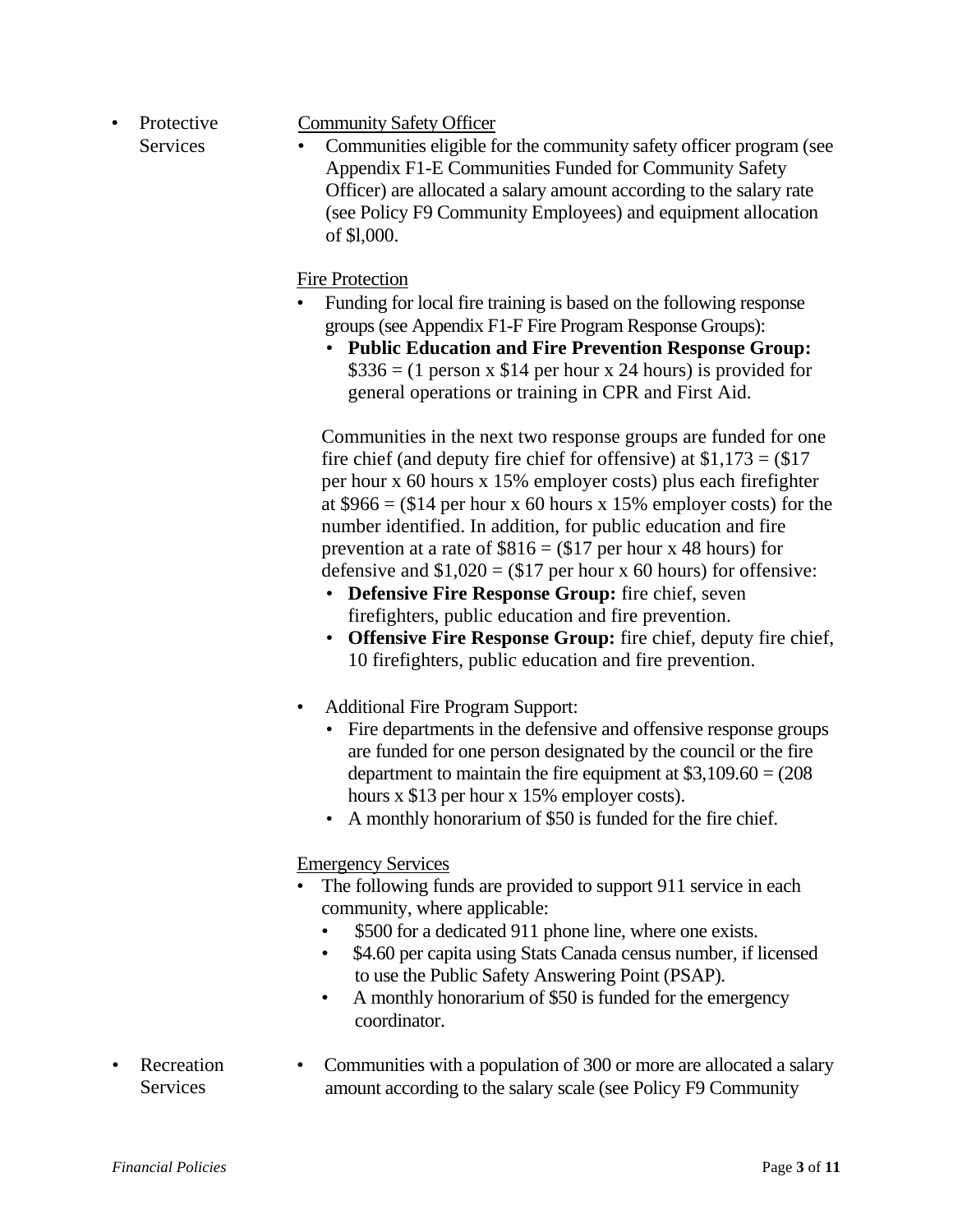Employees), plus \$2,500 program costs and a travel cost of \$2,000 if the employee is serving more than one community.

- Communities with a population between 75 and 299 are eligible for per capita funding of \$100. Remote communities (without all weather road access) are eligible for an additional \$2,500. This does not apply to a community in a recreation grouping.
- Communities with a population under 75 are not eligible for recreation funding.
- Staff Development • A staff training allowance has been allocated for community employees. The allowance covers training costs for professional development up to \$600 per eligible employee plus a travel allowance equivalent to the cost of one return trip to Winnipeg (includes meals/miscellaneous costs for five days). The **maximum**  amount is based on the number of eligible community employees (see Appendix F1-G Staff Development Cost Calculations)**.**
	- For **administration,** the amount funded is for one employee, in most cases. Some larger communities are funded for a maximum of two employees. This is determined by a review of the number of existing employees upon implementation of the LGSP funding and on a community by community basis. Funding may be used where required (ex: Sage 50 training).
	- For **community safety officer,** the amount funded is for the eligible full-time employee. Funding may be used as required (ex: First Aid renewal, presentation skills, security guard course).
	- For **public works,** the amount funded is for one eligible employee, in most cases. Some communities are funded for two employees, if the person years determined by the MCA is greater than 1.5. Funding may be used where required (ex: small equipment repair training).
	- For **recreation,** the amount funded is for the eligible full-time employee. Funding may be used as required, however it is expected that the employee will, at the very least, participate in relevant recreation training events and/or the Recreation Connections Manitoba annual conference.
	- For **emergencies**, the amount funded is for the emergency coordinator to attend the one time mandatory training. Once trained, funding can be used for other training opportunities or to pay as wages when responding to emergencies.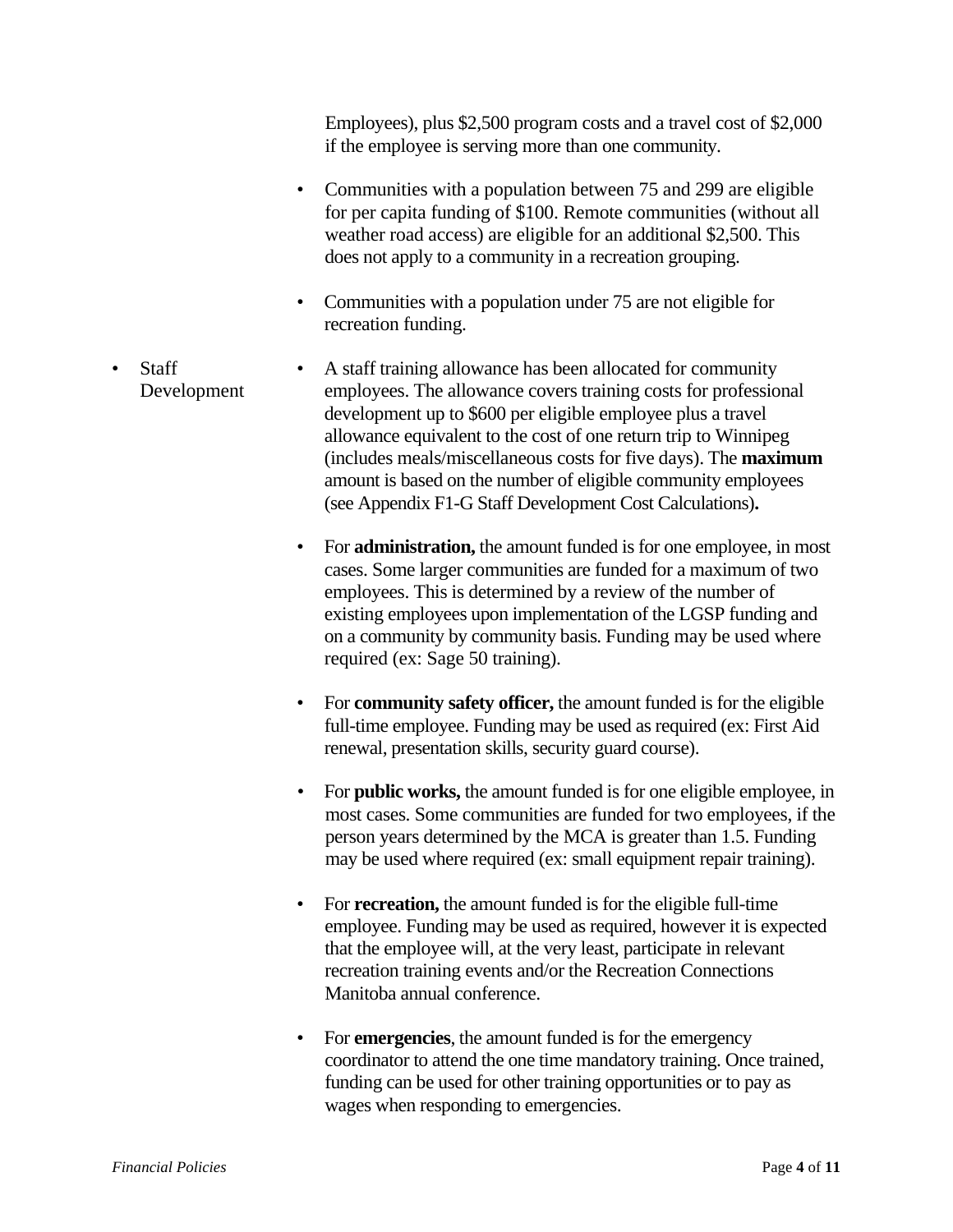- Audits The amount funded is based on the lowest 2014 audit quote.
- Insurance and Legal Fees **(For Incorporated Communities)** • Insurance cost is based on the estimate from the Municipal General Insurance Program. A legal expense allocation of \$5,000 is funded. Unused funds must be set aside in a reserve fund for future costs.
- Remoteness Allowance • For eligible communities, remoteness allowance has been applied based on the eligible number of employees. The number of eligible employees is determined from the funded full and part-time employees in the community (person years are used for public works employees as calculated from the MCA).
	- The allowance is based on the principles of the government model per the Manitoba Government Employees Union Collective Agreement using the dependent rate recorded as of March 23, 2013 plus 2.75% (increase applied April 1, 2014) (see Policy F9 Community Employees).
	- Remoteness allowance does not apply to casual employees and part-time employees working less than 20 hours per week (qualification is dependent on a minimum of four hours per day).
- General Salary Salaries are funded according to the employee salary scale for community employees based on the maximum rate plus 15 per cent employer costs. The salary rate increases in effect from October 1, 2007 to date is provided as a wage supplement (excluding the community safety officer) for LGSP funded positions(see Policy F9 Community Employees).
- Local Input The community's locally generated revenue (LGR) contribution is calculated at 20 per cent of total community expenditures (excluding 50/50 cost share and rural roads).
	- The municipal operating grant is calculated using the official Stats Canada census number and the per capita rate set by the Manitoba government. The per capita rate used is updated every three years to coincide with the current rate.

### **MCA component**

These notes apply to the formulas used in the MCA spreadsheet to calculate the MCA component.

Column 1 Asset – list of all the physical community assets eligible for funding.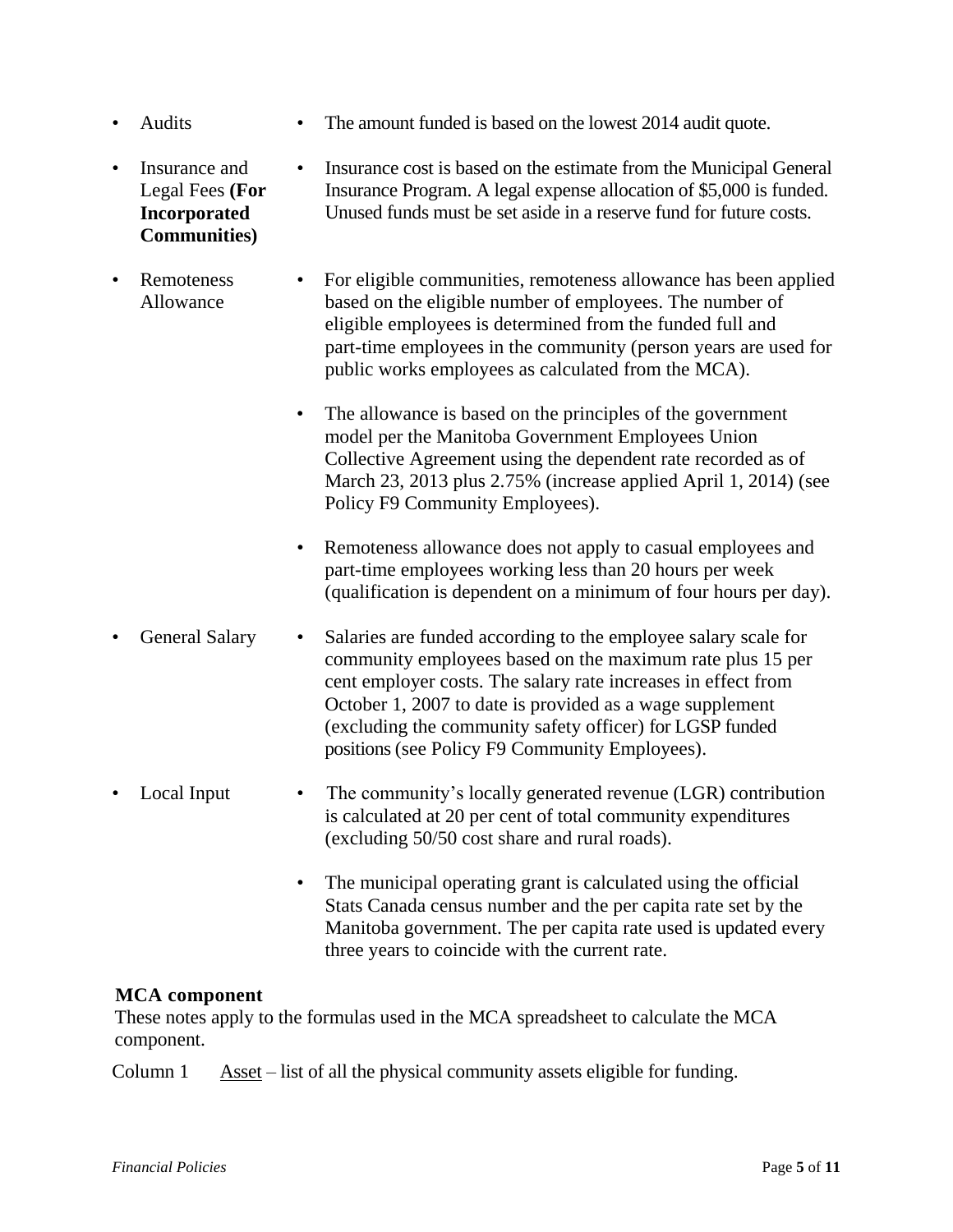| Column 2 | Identification Number – number assigned to some assets as part of the |
|----------|-----------------------------------------------------------------------|
|          | department/community inventory process.                               |

- Column 3 Size physical dimensions of the community asset. Dimension standards are as follows:
	- building square meters (sq m)
	- road kilometers (km)
	- waste disposal site/recreation grounds hectares (ha)
	- bridge meters (M)
	- wastewater and water mains kilometers (km)
	- lagoon cubic meters (cu m)
	- streetlights number of
- Column 4 Usage indicates the number of kilowatt-hours (kwh) used by the structure. This amount can be determined from a record of the hydro consumption received by the community, on average over a specified period of time, normally three years.
	- streetlights are funded based on \$125 per streetlight
- Column 5 Hydro two rates exist (cost per kwh):
	- a) generated power (by local hydro diesel generators) at \$2.27
	- b) line power at \$0.0876

Column 6 Frequency of Cleaning – standard applied to determine cleaning cost (number of times the area is cleaned) depending on type of structure. Structure Factor Fire hall/Garage/Warehouse/Change house/Curling rinks/ Recreation buildings/Rinks/Standpipes/Lift stations 13 Community hall/Water Treatment Plant (WTP)/ Wastewater Treatment Plant (WWTP) 52 Administration 260 Arena: with ice plant or without ice plant 160 or 80

- Column 7 Cleaning calculated based on the area of the building divided by 100 to determine the number of squares for cleaning purposes then multiplied by the frequency of cleaning factor and the hourly labour rate of \$14.806 to obtain cleaning allowance. Arenas are funded at 10 per cent of this amount as the standard to accommodate area other than ice surface.
- Column 8 Chemicals WTPs and WWTPs may require chemicals, dependent upon the type of processing used in the plant. A base amount of \$300 per plant is allowed. Some larger communities may require some increase due to the volumes being processed by the plant. This needs to be verified against community data, including water consumption figures.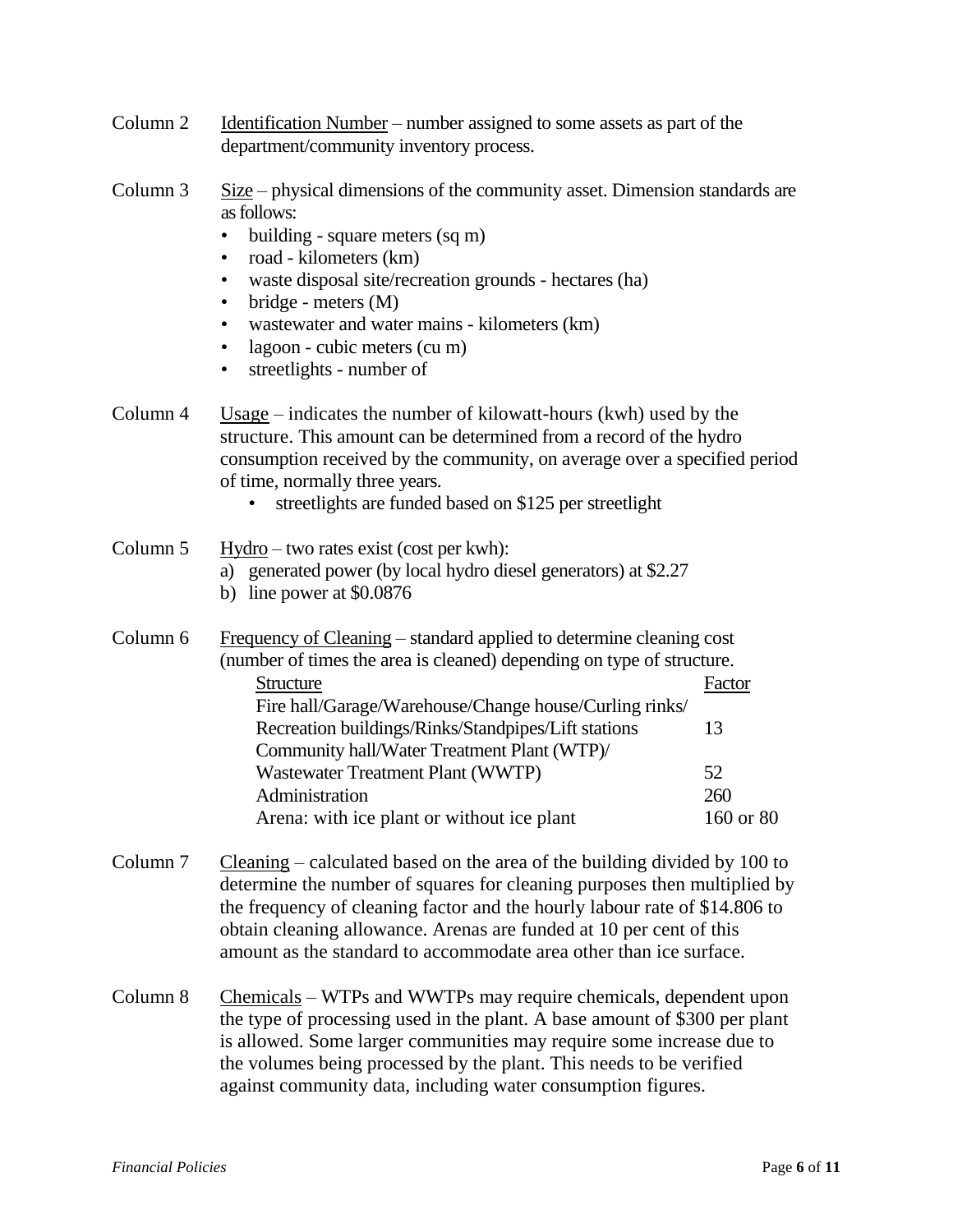- Column 9 Labour the labour calculation provides the allowance and correction factors for adjusting the labour component when there is full-time public works employees who maintain the asset. The hourly rate used, including overhead, is \$14.806.
	- All buildings are calculated at one hour per week per 100 sq m of the building area multiplied by the hourly rate. Exception: Cold storage warehouses are funded at 25 per cent, arenas with ice plants at 50 per cent and arenas without ice plants at 30 per cent of the labour formula.
	- These assets receive the following additional hours per week for the required operation of the water and wastewater processes contained in these buildings, ex: time required for testing, etc.:

|                                        | Hours per Week              |  |
|----------------------------------------|-----------------------------|--|
| WTP (based on type of plant):          |                             |  |
| Classification                         |                             |  |
| $1$ = Pressure filtration              |                             |  |
| $2$ = Pressure filtration and softener | 8.75                        |  |
| $3$ = Reverse osmosis or Reox          | 10.5                        |  |
| $4 =$ Chemical                         | 14                          |  |
| $5 =$ Chemical w/SCADA                 | 20                          |  |
| WWTP                                   |                             |  |
| <b>WWTP</b> (Extended Aeration)        | 7.75 to 8 (varies by plant) |  |
| Lift station                           |                             |  |

- Wastewater lagoon 12 hours per week for 13 weeks x hourly rate.
- Water/wastewater mains 1 hour per week for 52 weeks x hourly rate.
- Water and/or wastewater trucks varies by community depending on size and use of vehicle.
- Labour for solid waste pickup once per week is determined by using the population of the community x 440 cubic feet (cu ft) per year to estimate total solid waste production. Divided by the total cu ft of the box size to determine number of trips required per year to transport material to the waste disposal site. The number of trips per year is multiplied by 52 weeks and the hourly rate.
	- $\degree$  For example, if population is 400 the calculation is: Standard box size 208 cu ft  $(400 \times 440)/208/52 = #$  of trips to site # trips x 52 weeks x hourly rate
- Funding for communities that do not have waste disposal sites and are required to transport solid waste from their community to a regional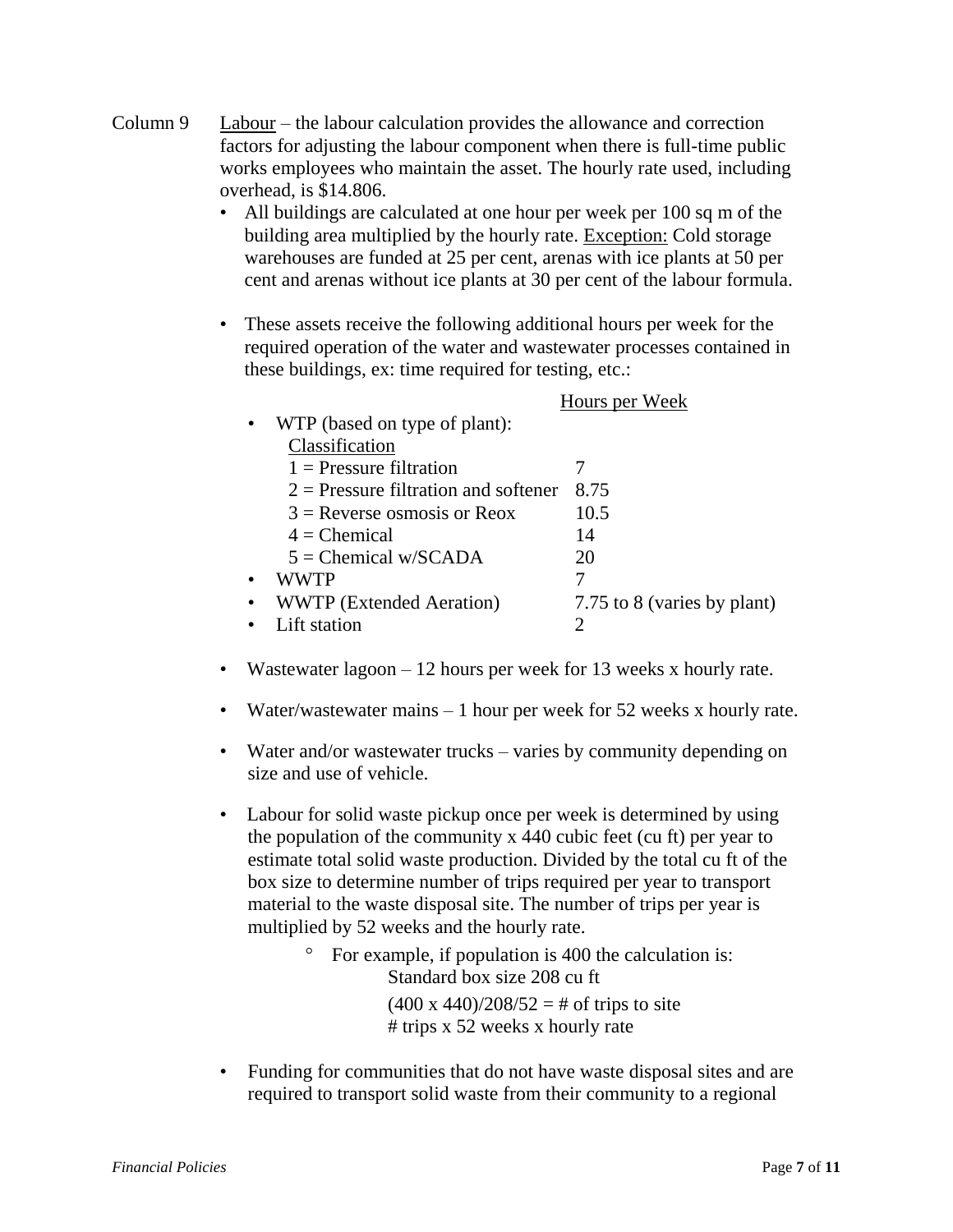site is applied based on a once per week trip at \$0.80/km or \$0.20/km where the community is funded for a solid waste truck.

- Recreation grounds are calculated by the number of hours required to maintain grounds allowing two hours per hectare x 12 cuts and allowing 12 hours to maintain equipment. Using total hours at the hourly rate. Outdoor rinks are calculated using 100 hours per year x hourly rate for all activities (includes ice painting, repairs, flooding, lights).
- Column 10 Maintenance covers items related to maintaining specific assets.
	- Vehicles the time required to obtain roadworthiness inspection certificates where required and to do routine tasks, ex: battery, tires, lights, etc. Based on historical costs prior to LGSP funding.
		- Fire trucks include an additional amount for inspection of installed equipment at \$2,400 for North of 53 and \$2,000 for South of 53.
		- Community safety officer vehicles are allocated \$2,000 (includes \$500 radio cost).
	- Wastewater lagoons 50 per cent of labour amount allocated for repairing fences, ramps, chutes, etc.
	- Water/wastewater mains 50 per cent of labour amount.
	- Waste disposal site cost for clean up and covering of \$5,500.
	- Buildings maintenance of doors, windows, flashing, etc. calculated at 50 per cent of Column 9 – Labour, excluding cold storage warehouses which are funded at 25 per cent. In addition, WWTPs with remote monitoring, receive costs to cover the monthly report, helpline and semi-annual visit.
	- Docks \$500 per year (only applicable if no all weather road available and dock is community operated).
	- Wet well  $-$  \$2,000 per year.

**Note: This note applies to columns 11 to 13.**  $50/50$  roads are calculated at 50 per cent of the road costs due to cost sharing. Limited use resource roads are also calculated at 50 per cent. A road classified as both 50/50 and limited use, is calculated at 25 per cent.

Column 11 Gravel – this amount is based on 45 cubic yards (60 tons) per year per kilometer. Gravel cost varies for each community, ranging from \$10 up to \$60 per cubic yard. Where gravel cannot be easily obtained yearly or must be crushed, a gravel stockpile may be created with the funding put into a reserve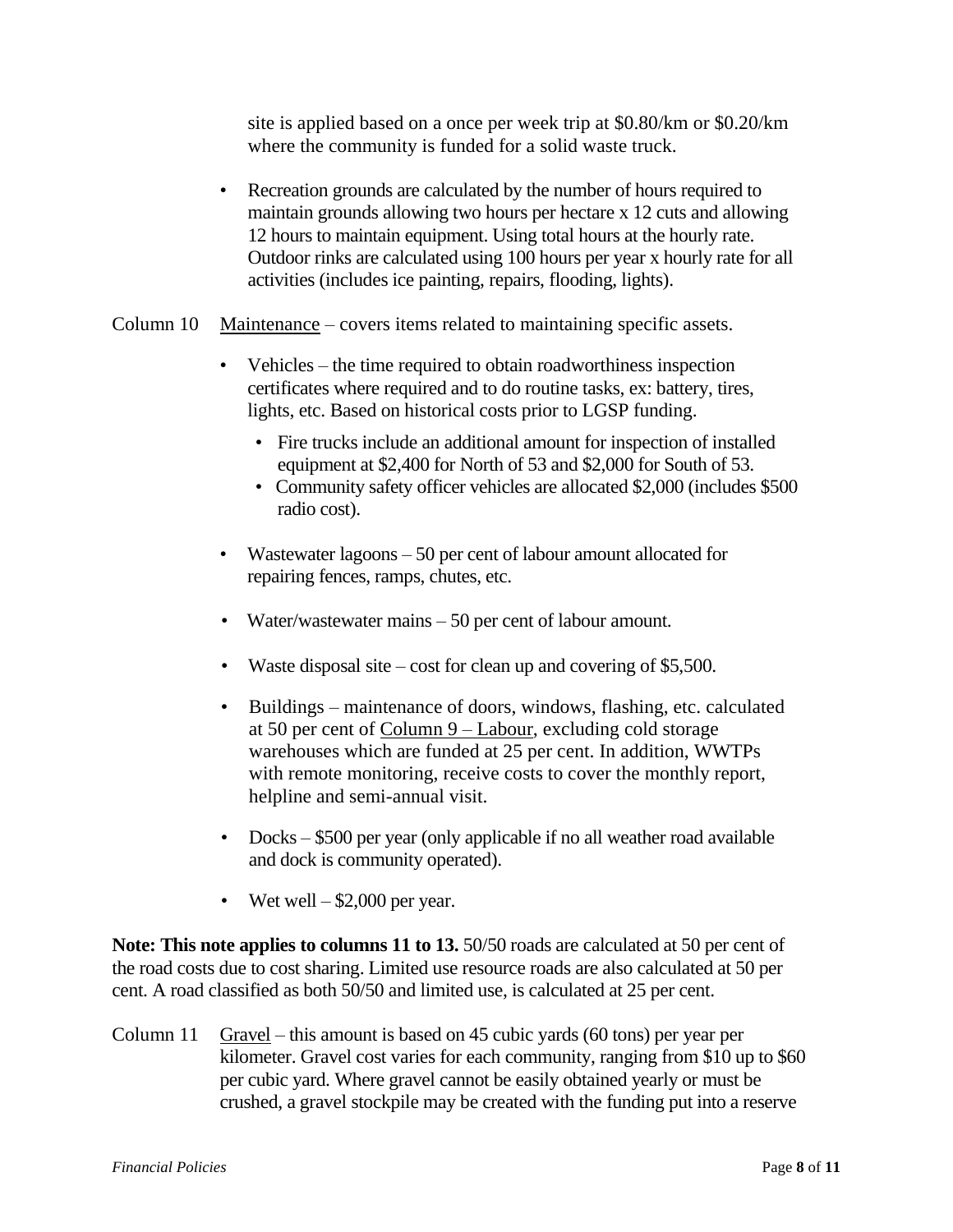fund for the next crushing. Revenue from the sale of gravel must go into the reserve fund. A further factor is applied of 1.5 for high volume sections of road, referring to main routes only (not residential streets) which are prone to increased traffic as a result of constant wear and tear from service trucks  $(>1)$ ton) and neighboring reserve traffic requiring access as the only means.

• Site supervision for waste disposal sites is included under this column and funded as follows:

|             | Hours per | Rate per |          |
|-------------|-----------|----------|----------|
| Population  | Week      | hour     | Amount   |
| Up to $150$ | 8         | \$14.375 | \$5,980  |
| 151 to 300  | 12        | \$14.375 | \$8,970  |
| Over 300    | 16        | \$14.375 | \$11,960 |

- Column 12 Grading is calculated on the basis of \$30 per kilometer x the number of times the road is graded (20 passes per year). For roads with a low volume of traffic, a lesser number of passes per year may be used as the standard.
- Column 13 Ditching ditching is based on both sides of the road being completed once every five years at a cost of \$3,280 per kilometer. The funding allows for 20 per cent of the total distance every year.
	- Funds provided in ditching are sufficient to cover calcium chloride costs.
- Column 14 Fire Equipment each fire department in the defensive response group is provided an amount of \$3,200 and the offensive response group an amount of \$4,800 to obtain turnout gear, equipment, supplies, tools, etc. based on a 10 year replacement cycle. Any portion of funding not used in a year must be put into a reserve fund towards future years.
	- The Waste Reduction and Recycling Support (WRARS) levy included under this column is the annual levy total calculated on a per ton average per capita: Total Population x 0.66 ton x \$10. Payment is due from council to Manitoba Conservation and Climate twice per year by July 30 and January 30 as per the amount invoiced to the community. The official Stats Canada census number is used for population.
- Column 15 Frequency of Painting every number of years required for a building (three, five or seven) depending on structure.

### Column 16 Painting

Interior – based on (a) the square root of the floor area x length of wall surfaces x height plus (b) floor area divided by 10 x cost of painting 10 square meters for two coats divided by frequency of painting.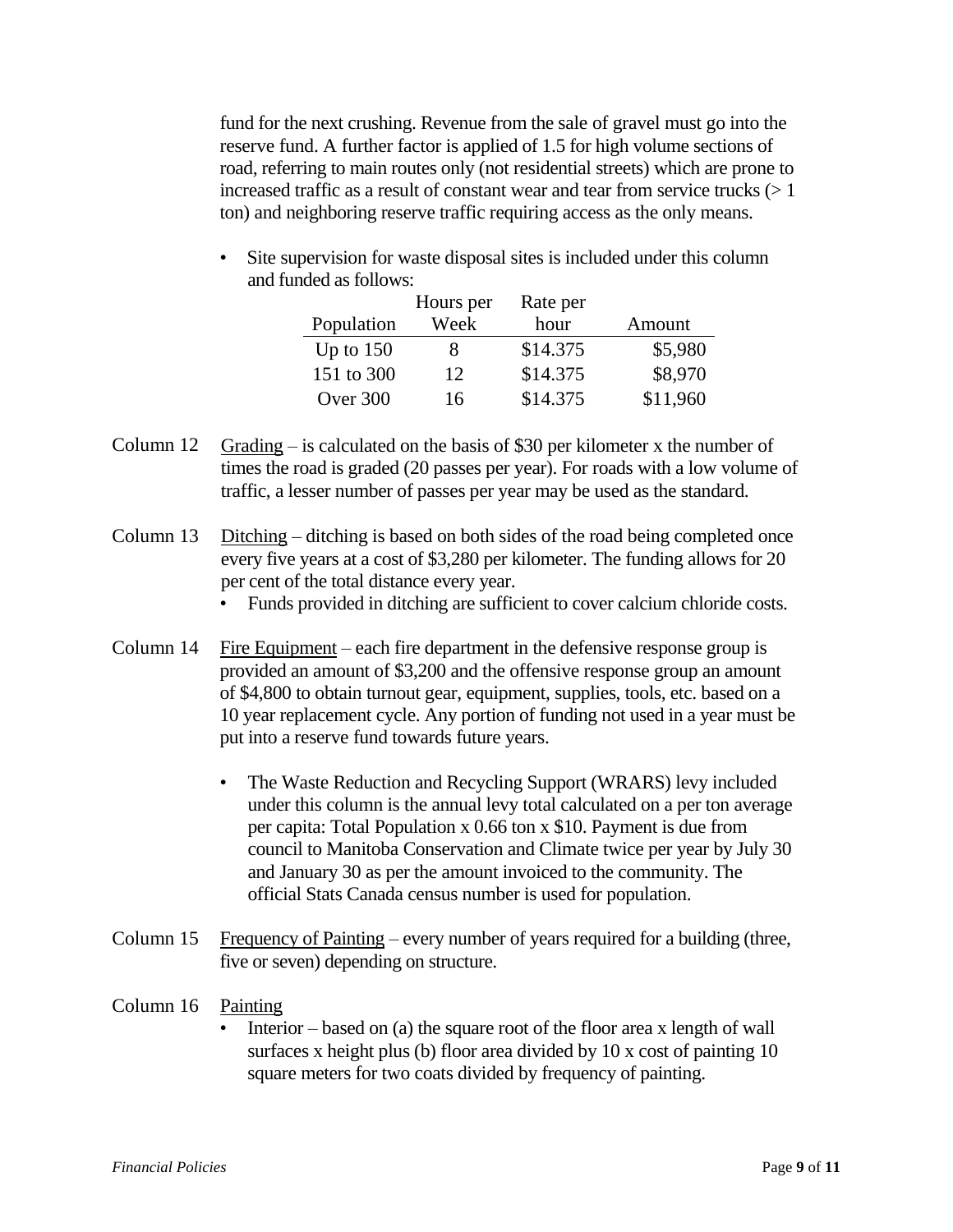- Exterior square root of the floor area x length of the wall surfaces x height of the wall divided by 10 x cost of painting 10 square meters - 2 coats per frequency of painting. Note: All cold storage warehouses are funded for exterior painting only. Any portion of the funding not used in a year could be held in an operating reserve fund towards future years.
- Column 17 Fuel fuel costs depend upon size and use of vehicle, or if used for building heating purposes the actual cost of fuel and/or fuel haul. Historic information from the community is compared against industry standards for various vehicles and/or furnaces.
	- Calculated using estimated quantity of fuel required against known fuel costs.
	- Fuel for community safety officer vehicles is provided based on community size, location and area served as follows: \$936, \$1,300 or \$2,600.
- Column 18 Replacement major equipment items have a pre-determined lifetime. The cost of vehicle replacements and major equipment is divided by that lifetime and an amount provided annually to be set aside in a reserve fund towards future replacement.
	- Pumps used in WTPs and WWTPs provide for replacement on a seven year cycle.
	- Waste disposal site an amount for development of a new cell at minimum every four years, but dependent upon life of the current cell of \$4,500.
	- Vehicles in accordance with the vehicle replacement guidelines (see Appendix F10-A Vehicle Replacement Guideline).
- Column 19 Water Breaks allow for one break per year at a standard cost of South of 53 \$1,250 and North of 53 \$1,500 and multiplied by a factor for communities with very old or substandard systems, as follows:
	- a)  $l = new infrastructure 1 to 10 years$
	- b)  $2 =$  within lifespan 11 to 25 years
	- c)  $3 = old system (critical) over 25 years$
	- This is determined from past experience in the community. As the system is replaced, the multiplication factor would reduce towards one. In addition, an adjustment is made for deep bury  $(> 12')$  per dig of \$2,500 North of 53 and \$1,500 South of 53. The standard bury is 8' to 12'. A remoteness factor of two is applied for fly-in communities North of 53.